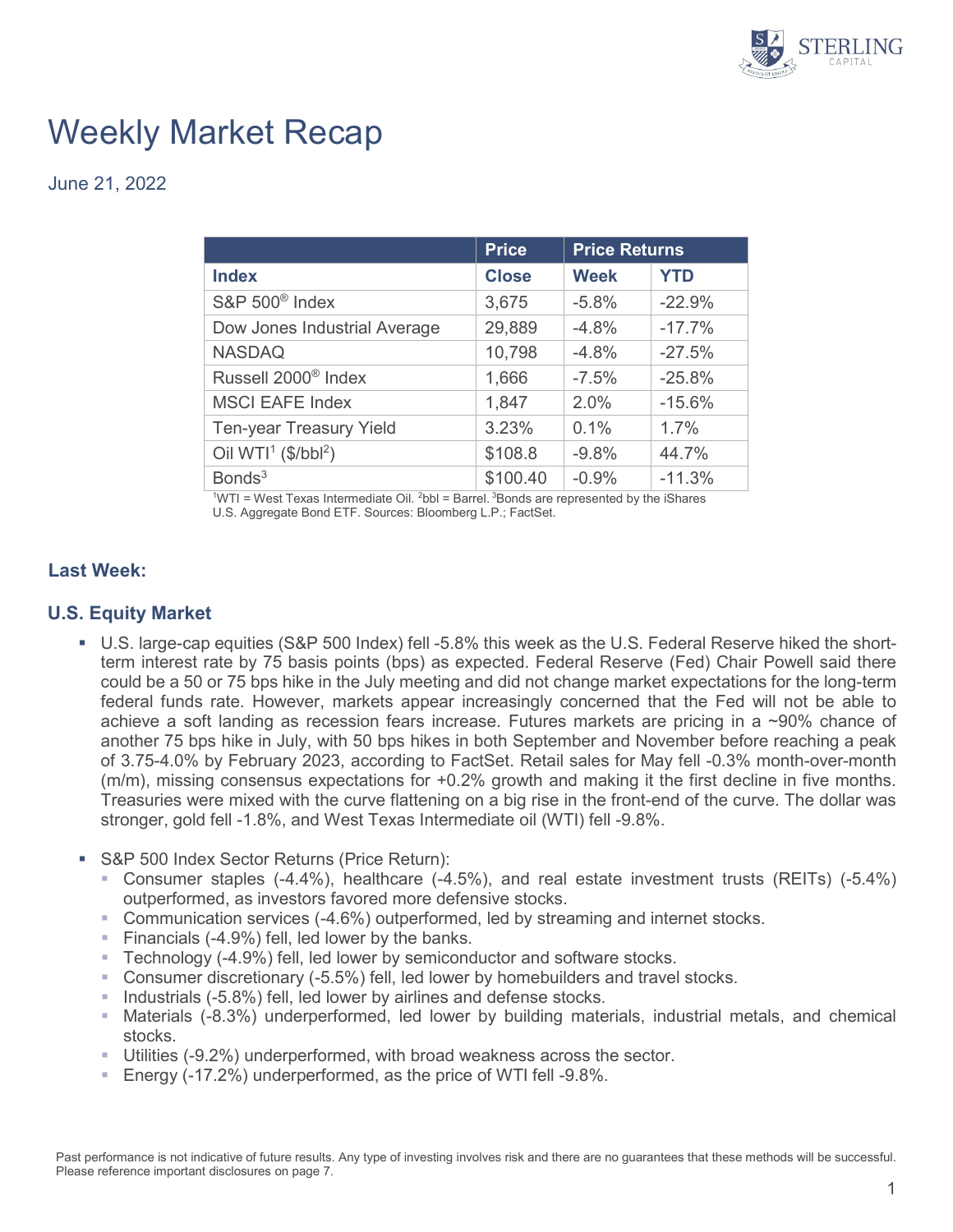

**Earnings growth is expected to remain positive, but slow, during the next few quarters.** 



• Thus far, the severity of the current bear market, shown in the orange line below, has been more severe than the average bear market.



Exhibit 2: The current bear market selloff has been more severe than average

Source: Goldman Sachs Global Investment Research

Sources: The Daily Shot; Goldman Sachs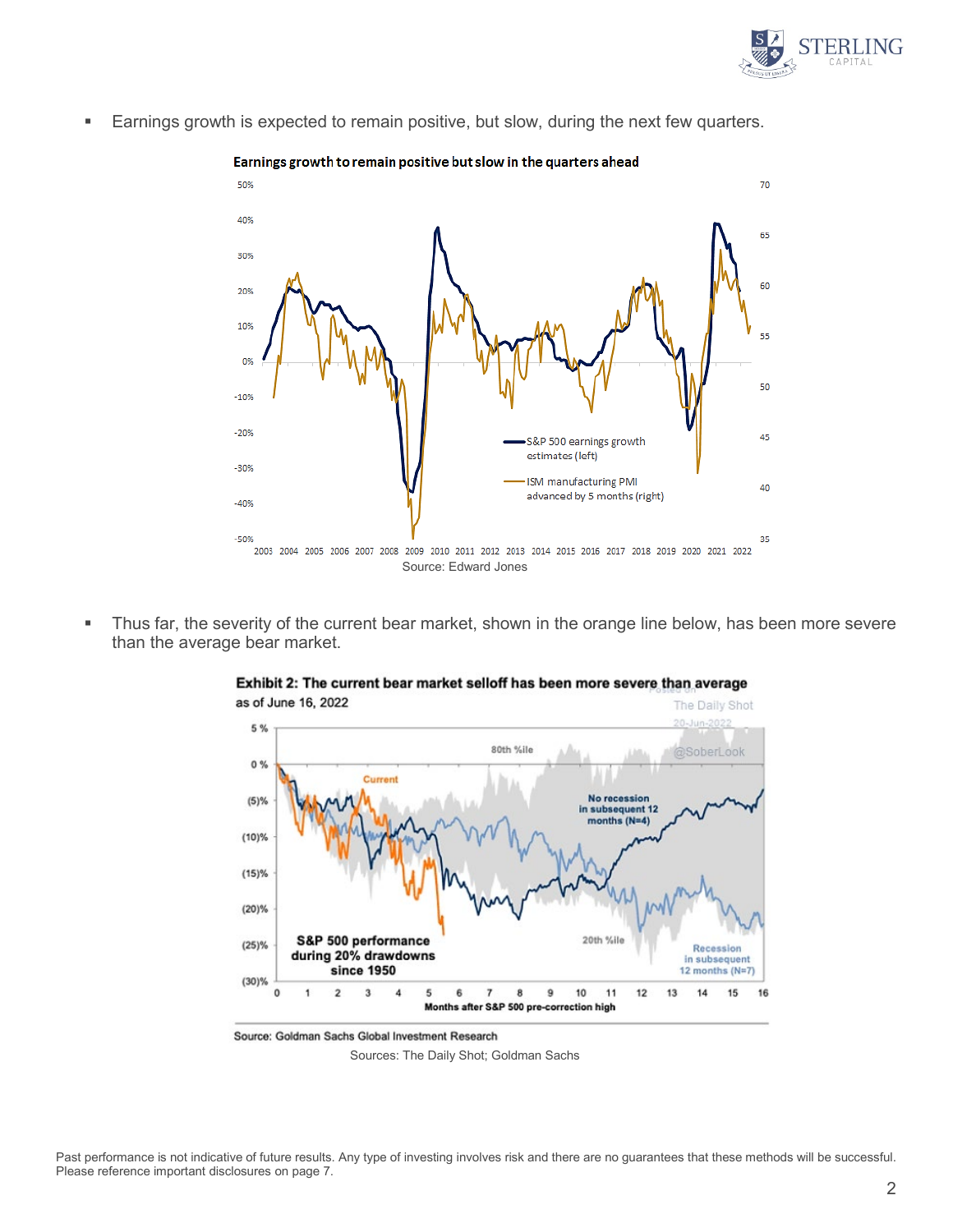

 The consumer discretionary and healthcare sectors have the highest short interest (most investors are shorting the stocks), according to the S&P Dow Jones Indices.



#### Average short interest over shares outstanding at end May by sector (%)

Source: S&P Global Market Intelligence

 The U.S. dollar strength can help offset inflationary pressures, but it is becoming a headwind for corporate earnings.



## US earnings calls raising dollar concerns.

Past performance is not indicative of future results. Any type of investing involves risk and there are no guarantees that these methods will be successful. Please reference important disclosures on page 7.

Sources: The Daily Shot; S&P Dow Jones Indices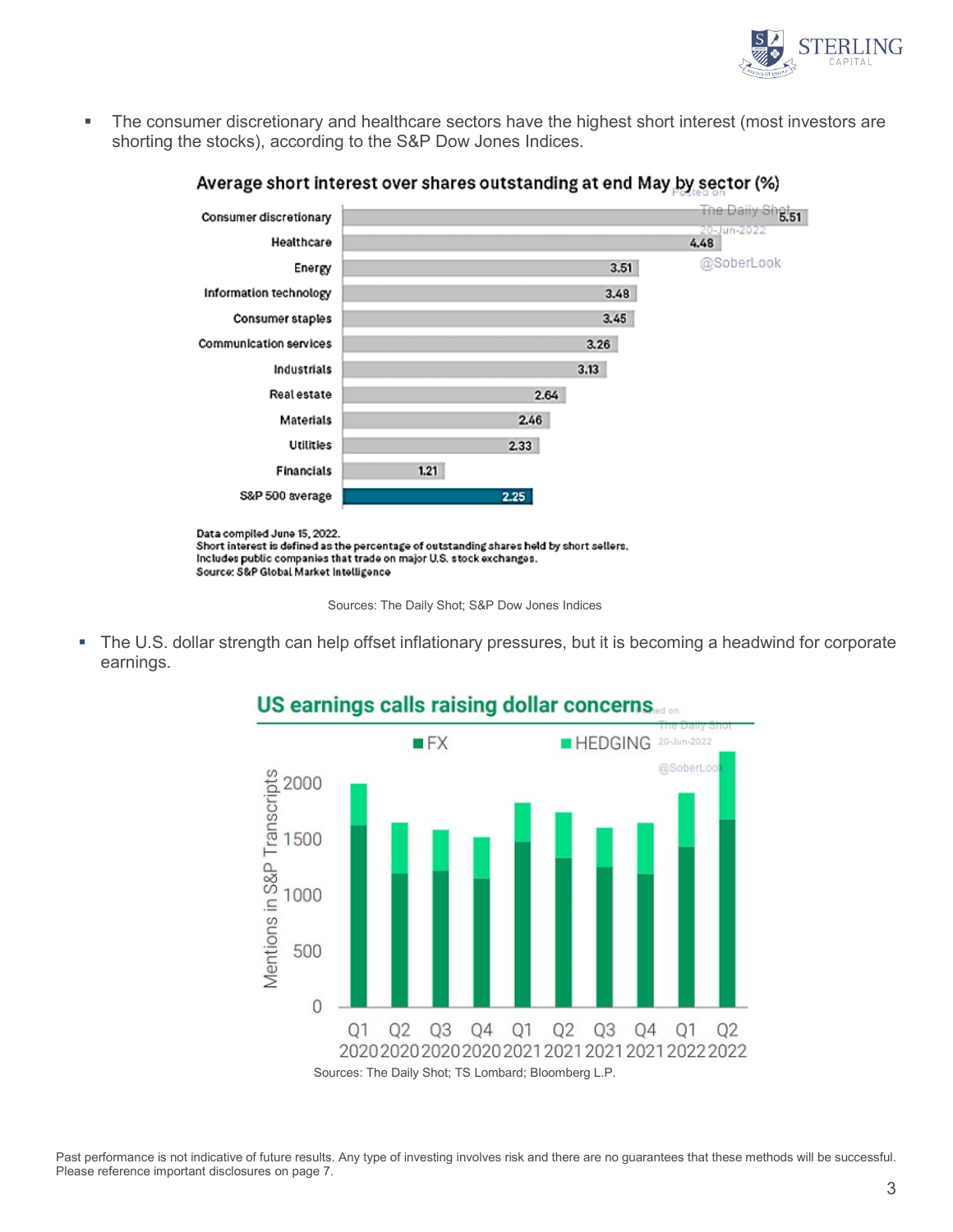

#### **Fixed Income Markets**

 High-yield corporate credit spreads (the extra premium of below-investment grade corporate bonds over lower risk government bonds) have widened to a near 15-month high, but at 5%, are only around their long-term historical average.



#### U.S. high yield credit spreads and recessions

 A weaker economic growth outlook and increasing margin pressures could lead to an increase in expected credit defaults in Europe, according to the European Central Bank (ECB).



Y-axis is the percentage of defaults of European high-yield bonds over the trailing 12 months. Sources: The Daily Shot; European Central Bank

Past performance is not indicative of future results. Any type of investing involves risk and there are no guarantees that these methods will be successful. Please reference important disclosures on page 7.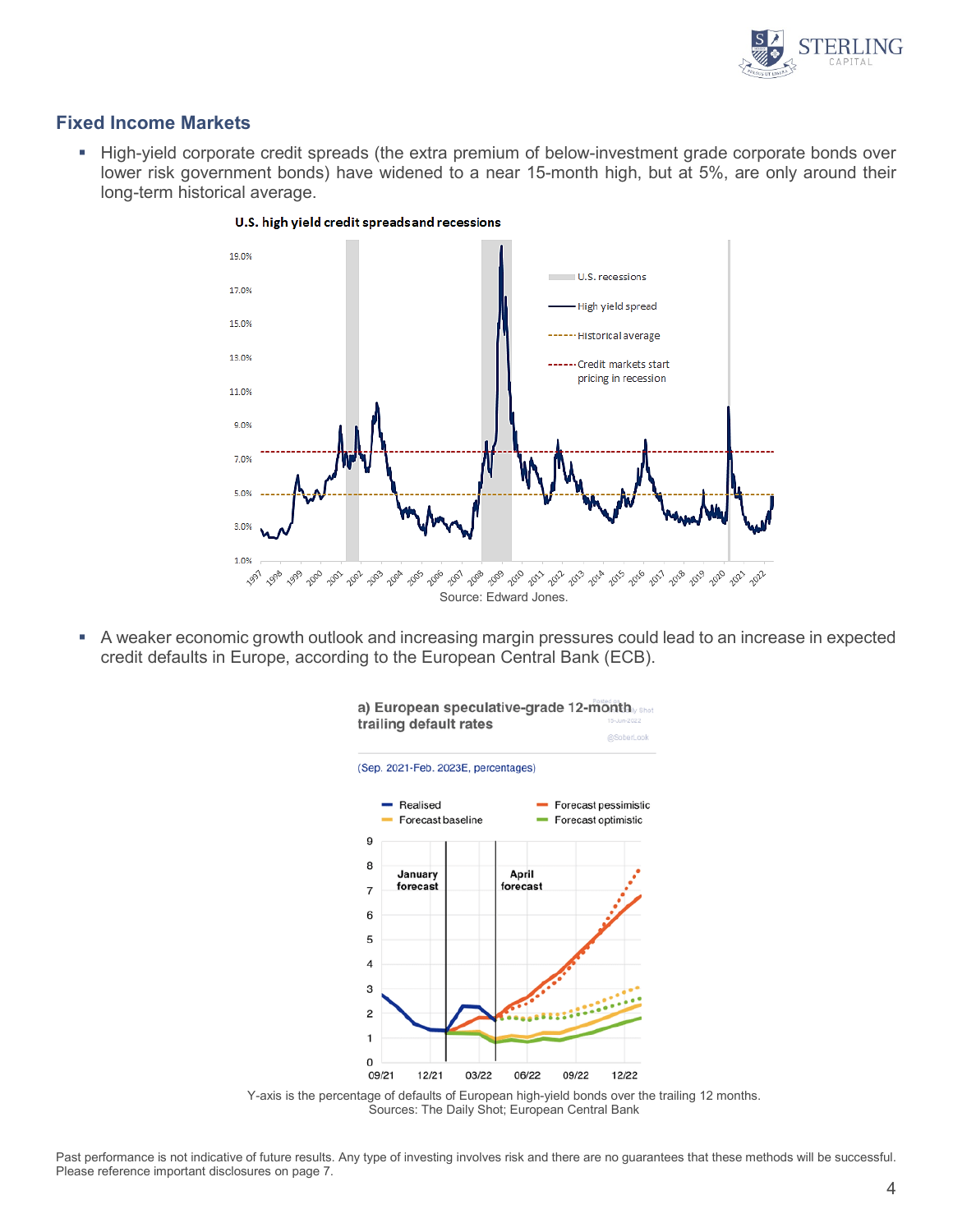

### **U.S. Economic and Political News**

- [Reuters](https://www.reuters.com/markets/europe/investors-brace-recession-more-market-turmoil-after-feds-supersized-hike-2022-06-16/) reported that Wall Street believes a recession is more likely after this week's Federal Open Market Committee (FOMC) meeting, given the increased skepticism around a soft landing and highlighting some analyst calls forecasting rate cuts as soon as mid-2023.
- **Bank of America analysts said they now expect gross domestic product (GDP) growth to fall to zero,** inflation to settle around 3%, and the Fed to raise rates above 4%.
- Retail sales for May fell -0.3% m/m, missing consensus for  $+0.2\%$  growth and leading to the first decline in five months.
- **Piper Sandler economists also warned that U.S. consumer spending could drop even further in the months** ahead given 6%+ mortgage rates, gasoline prices, household savings falling near the lowest levels since 2008, and credit card debt hitting a record high.

#### **International Markets and News**

- The Chinese stock market (Shanghai Composite) rose +1.0%, as China's state planner approved ten fixed asset investments worth CNY 121B (USD \$18.1B) in May, a more than six-fold increase from April.
	- Sentiment for equities also received a boost after data showed surprising growth in industrial production in May, and from hopes of increased policy support following weak housing market data.
- European markets (STOXX 600 Index) fell -4.6%, as the ECB held an unscheduled meeting and stated it would take action to stem the widening yield spreads between member states sovereign bond yields.
	- The Swiss central bank hiked interest rates by +0.50% to -0.25% in an effort to subdue inflation. They stated that its inflation forecasts have increased substantially, which could lead to further rate hikes.
	- The Bank of England raised rates for the fifth time to +1.25% from +1.0%.
- Japanese equities (Nikkei 225 Index) fell -6.7%, as the U.S. and other central banks raised interest rates and tightened monetary policies. The Bank of Japan continued to maintain its ultralow interest rates at - 0.1% and said it would conduct daily purchases of ten-year Japanese Government Bonds (JGBs) at a yield of 0.25%.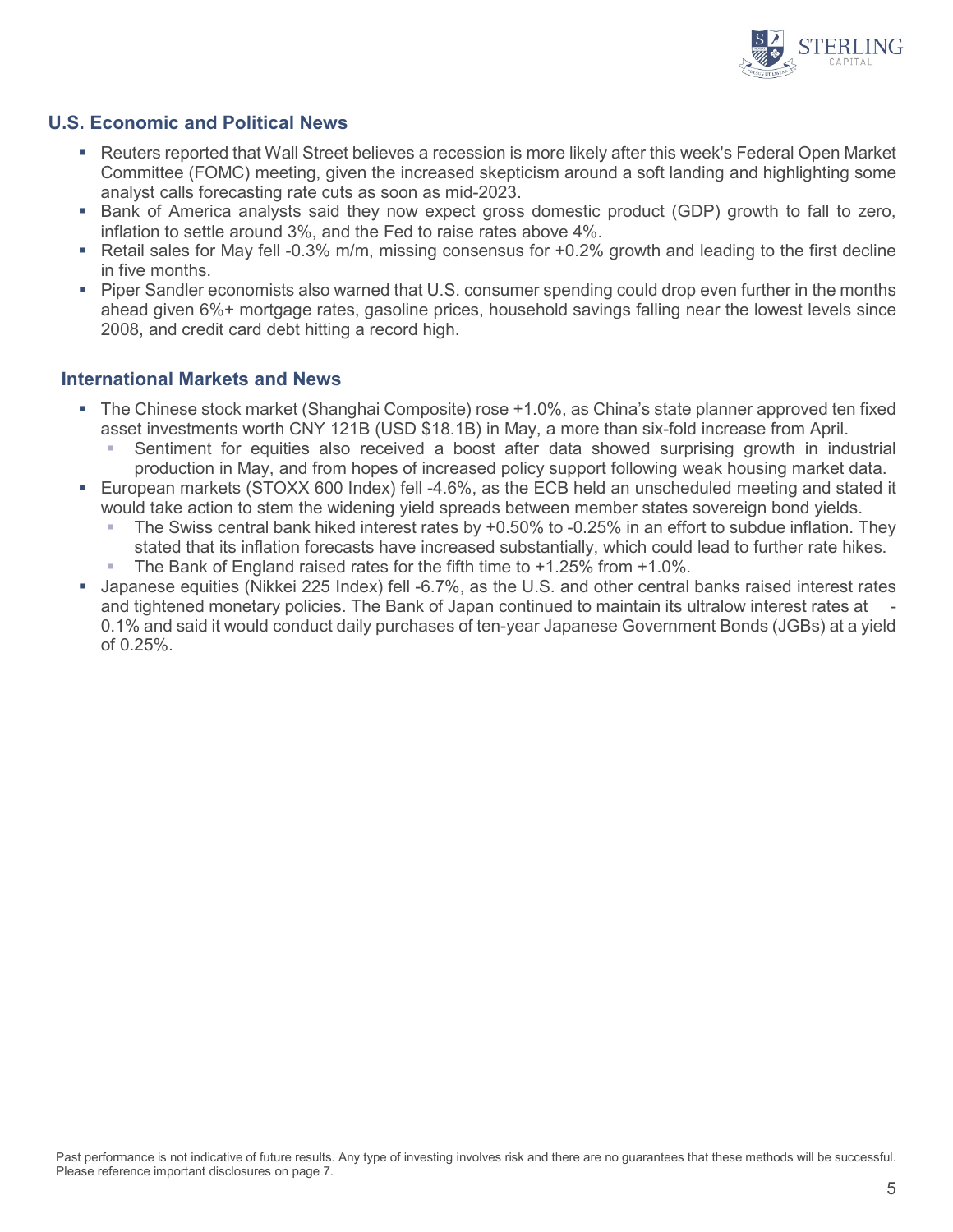

### **This Week:**

- **Corporate earnings reports will be light this week.**
- U.S. Economic data:
	- **Monday: Limited data;**
	- Tuesday: Retail sales (m/m: CAN), Retail Sales ex-Autos (CAN), Existing Home Sales, Redbook Chain Store, API Crude Inventories;
	- Wednesday: MBA Mortgage Purchase Applications, Core Inflation (m/m; CAN), CPI (m/m: CAN);
	- Thursday: Current Account Balance, Flash Manufacturing PMI, Flash Services PMI, Initial/Continuing Claims, Natural Gas Inventories, and DOE Crude Inventories;
	- Friday: Michigan Consumer Sentiment (Final), New Home Sales.

As always, thank you very much for your interest in our thoughts and support of our services.

Whitney Stewart, CFA® Executive Director

Griffith Jones, Jr. Executive Director